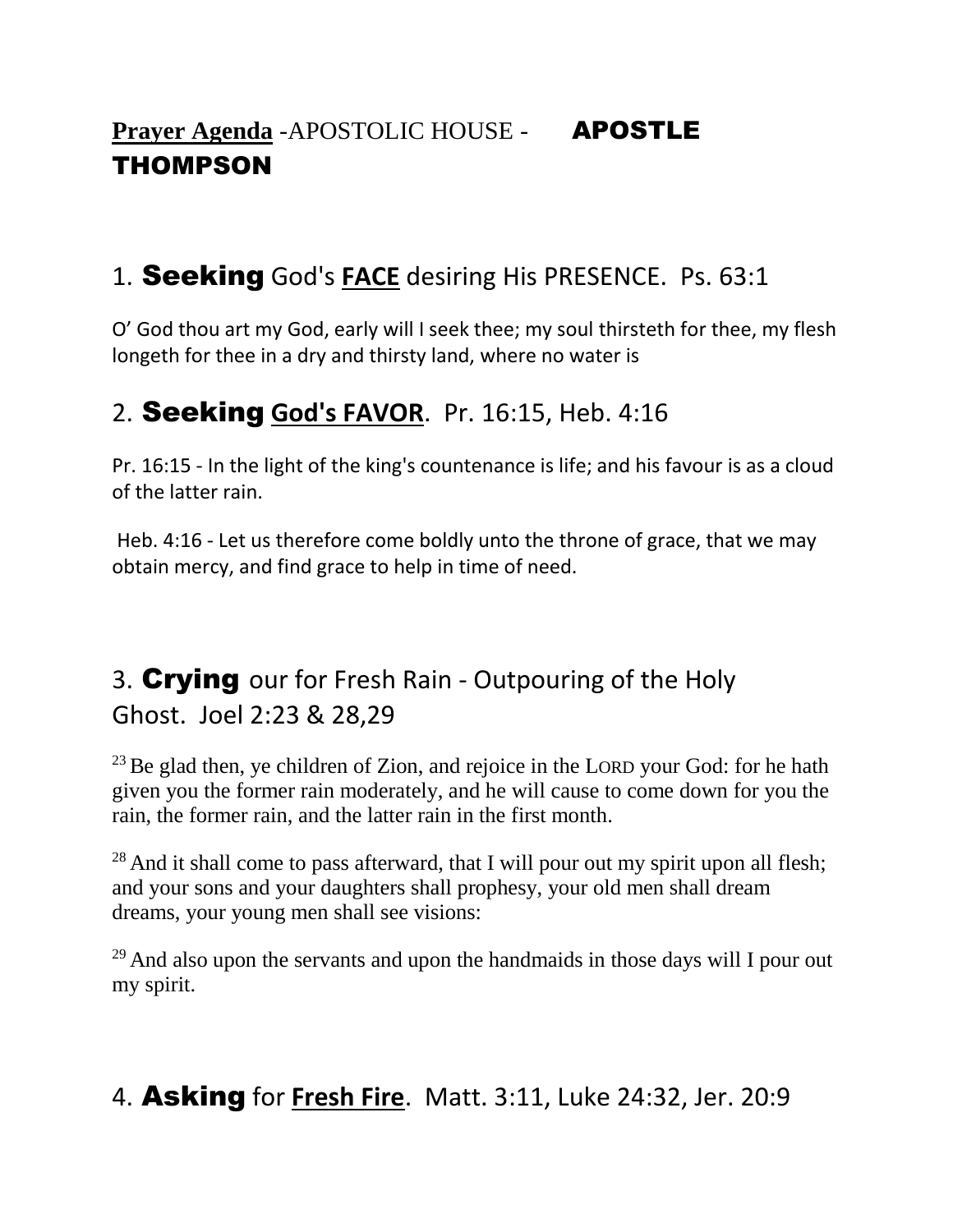I indeed baptize you with water unto repentance. but he that cometh after me is mightier than I, whose shoes I am not worthy to bear: he shall baptize you with the Holy Ghost, and with fire:

 $Luke$  24:32 And they said one to another, Did not our heart burn within us, while he talked with us by the way, and while he opened to us the scriptures?

Jer20:9 Then I said, I will not make mention of him, nor speak any more in his name. But his word was in mine heart as a burning fire shut up in my bones, and I was weary with forbearing, and I could not stay.

# 5. Seeking the Full Manifestation of His FINISH WORK IN CHRIST on the CROSS. John 19:30

When Jesus therefore had received the vinegar, he said, **It is finished**: and he bowed his head, and gave up the ghost.

### 6. Seeking to flow in His power and Glory. Ps. 63:2

To see thy power and thy glory, so as I have seen thee in the sanctuary.

7. Standing on the foundation of His Word, Letting the Heaven invade the earth. Deut. 11:21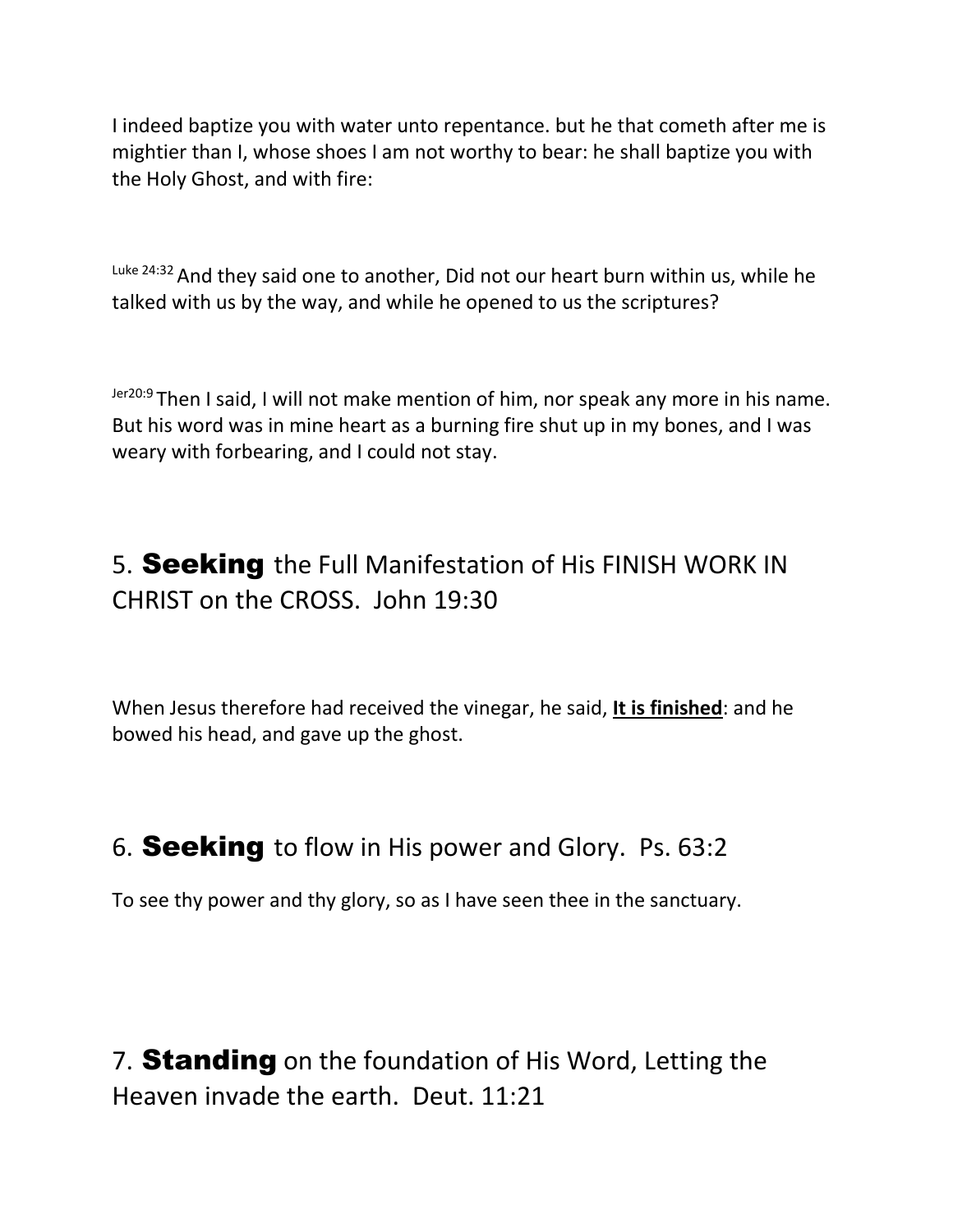That your days may be multiplied, and the days of your children, in the land which the Lord sware unto your fathers to give them, as the days of heaven upon the earth

# 8. Seeking the Kingdom of God and His Righteousness. Matt. 6:33, Matt. 5:6

Matt. 6:33But seek ye first the kingdom of God, and his righteousness; and all these things shall be added unto you.

Matt. 6:5Blessed are they which do hunger and thirst after righteousness: for they shall be filled.

# 9. That I may Always operate on Your behalf in a Fresh Anointing. Ps. 92:10

 $10$  But my horn shalt thou exalt like the horn of an unicorn: I shall be anointed with fresh oil.

10. Give this House and every Heart in it FRESH WISDOM of YOUR WILL. Ep. 5:17, James 1:5,